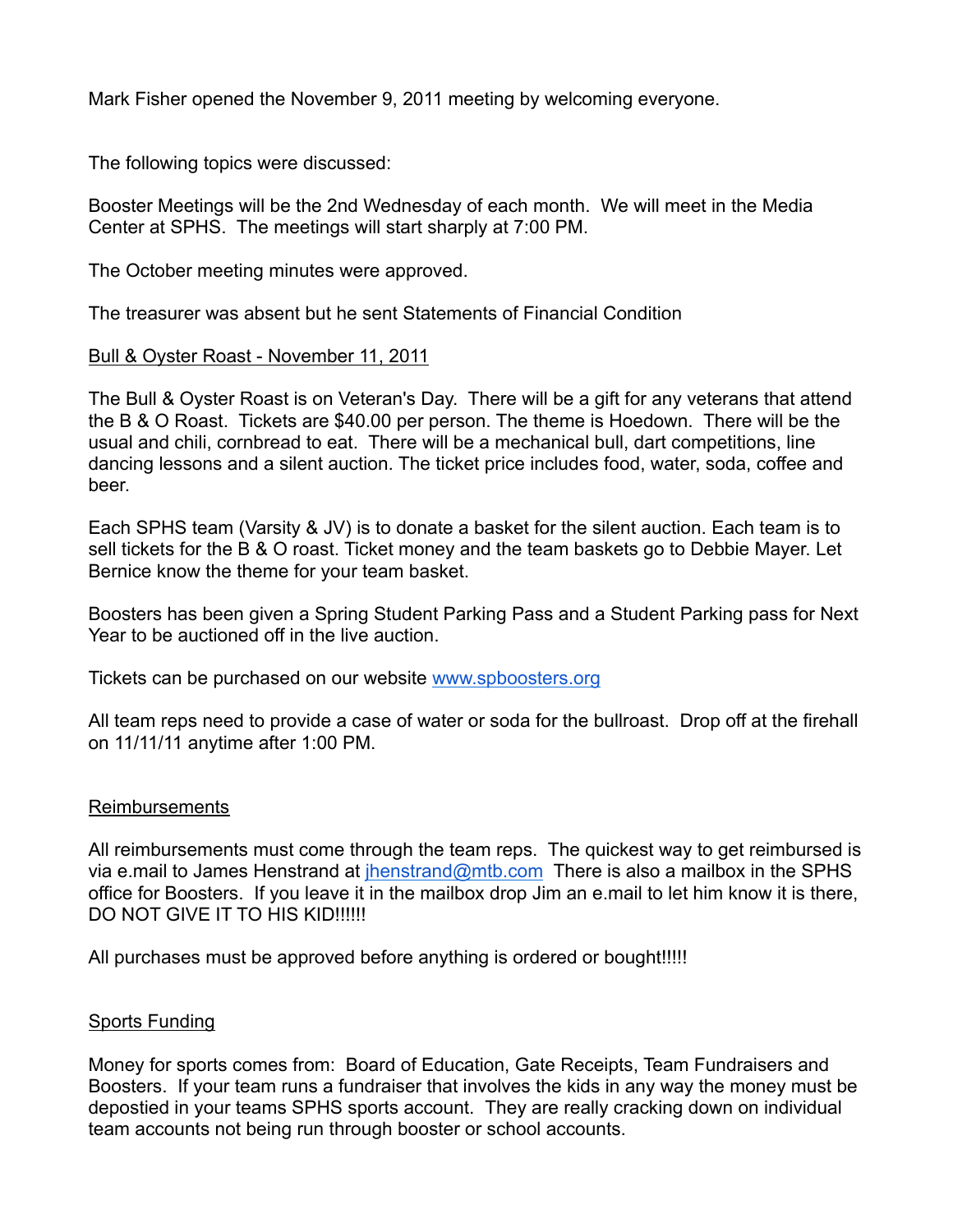There was a unique fundraising opportunity discussed at the meeting. Any team that would want to make \$400 per football game or \$250 per lacrosse game could clean the stadium. Both sides of the stadium would have to be cleaned of all the trash and all trash taken out to the dumpsters. If you are interested please see Mr. Mook for more information.

# **Concessions**

When you volunteer to work the concession stand you need to cover the whole shift. Also if kids work in the concession stand they cannot handle money.

Stand Mangers are needed to be put in the rotation. It would be a once a month - year long obligation. If you are interested please

e.mail tlerario@woodschurch.org or kglerario@yahoo.com The Lerario's have everything stocked and organized but they need help covering all the games. There is stand manager to oversee the concession stand anytime it is open.

The winter sports concession stand schedule will be coming out soon. Look for it and get your team's obligation covered.

## Membership

Our goal is to strive for 100% participation in boosters. If your team achieves this, they are given \$10.00 per player back to your team account. This is a lot easier than fundraising. Ex. JV and Varsity Field Hockey gets 100% - they have 44 girls combined - they receive \$440,00. If someone does not join please ask them. Some people do not understand that them not joining is costing your team X dollars. If there is a hardship discuss it with membership or have your team pay the fee. Most of the time this is well worth it.

## Team Game Schedules

You can access your team's game schedule at www.severnaparkhigh.digitalsports.com or going to thewww.aacps.org website clicking on SPHS then Athletics.

## Discount Game Tickets

Discount passes for regular season games at SPHS are on sale at the ticket booth for \$30.00 for 10 games. You get a card for 10 entrance fees and each time you use it they punch your card.

## Fall Sports Update

The fall has gone well with the following teams going into post saeason play:

Cross Country - State Championship 11/12/11 at 10:00 AM at Hereford High School Girls Soccer - Semi Finals 11/12/11 at 12:00 PM at Richard Montgomery High School Boys Soccer - Semi Finals 11/12/11 at 2:30 PM at Richard Montgomery High School Field Hockey - State Championship 11/12/11 at 4:00 PM at Washington College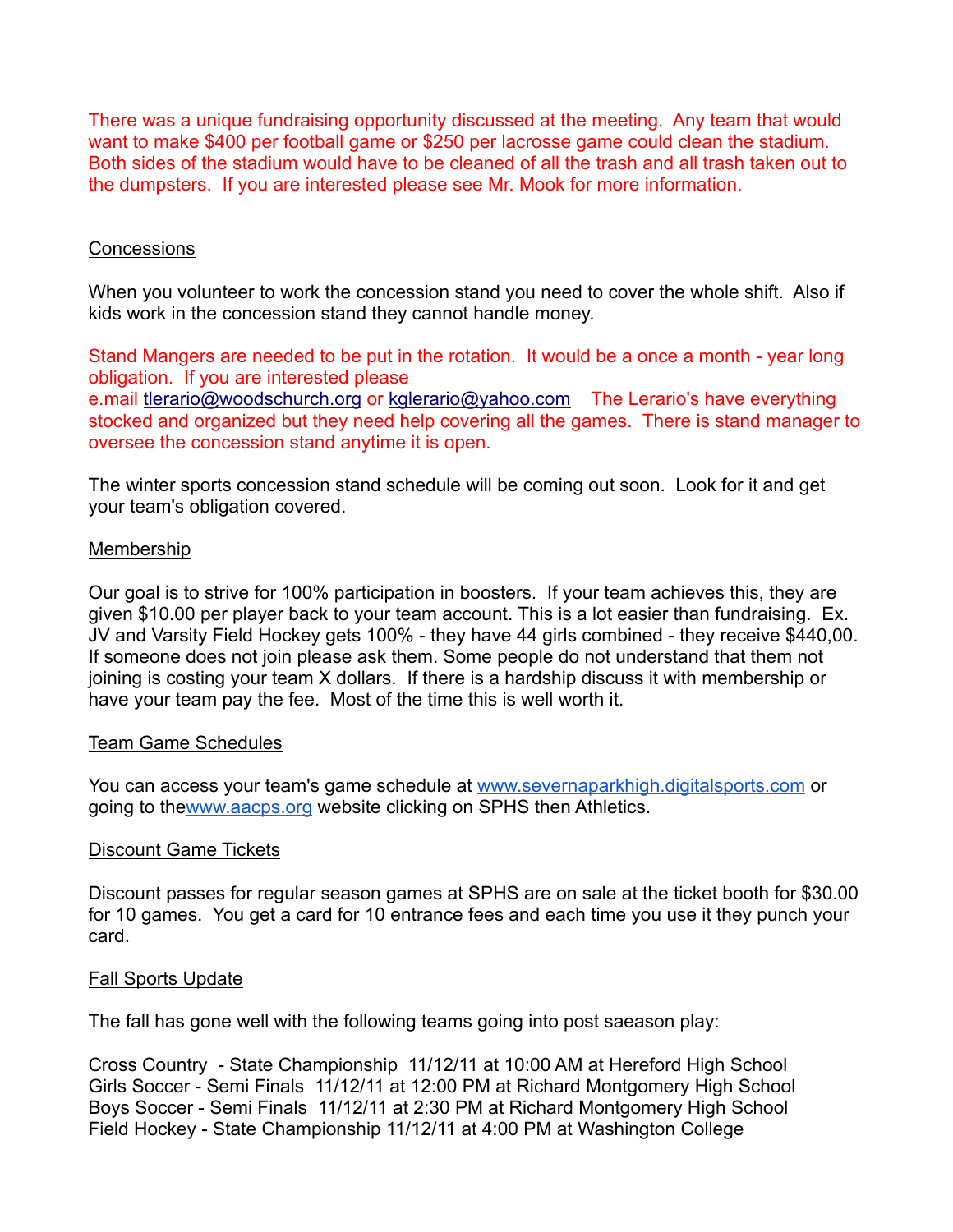Ticket Prices are available at www.mpss.org

#### Administration

The report cards that go out 11/11/11 have a new look. They don't look great but they are accurate and have good information. Do not be concerned if you see homeroom or PTG. Just ignore that section, it is used for administrative purposes.

The gym floor will be resealed November 11 - 13, 2011

#### Winter Sports Registration

Registration will be November 10, 2011 at 2:30 in the SPHS cafeteria for all winter sports. Winter Sports tryouts start November 15, 2011.

All Athletes must have the following each year to play sports:

Physical dated after June 1, 2011 Parent Permission Form (completely filled out including insurance information) Code of Conduct Form Concussion Form Photo copy of valid ID (birth certificate, driver's license or passport)

Allied Bowling will be a added as a winter sport this year. They are taking 40 kids with 50% handicapped. They will practice for 90 minutes on Monday and Wednesday and the matches will be on Fridays.

Academic Probation starts on 11/15/11 for the winter sports season

Winter Team Pictures will be Monday November 28, 2011

#### Field Hockey Senior Game

The senior game will be held at Severna Park High school this year on November 16, 2011. Coach Lil Shelton will be honored.

#### Announcements

A new tennis coach was hired. Her name is Jessica Goodman and she is a SPHS graduate.

#### New Business

There will be no new automatic extra funding for teams that go into post season.

We will keep the reserve concession stand money set aside for future renovations or additions until we know what is going to happen about a new school.

#### December Booster Meeting